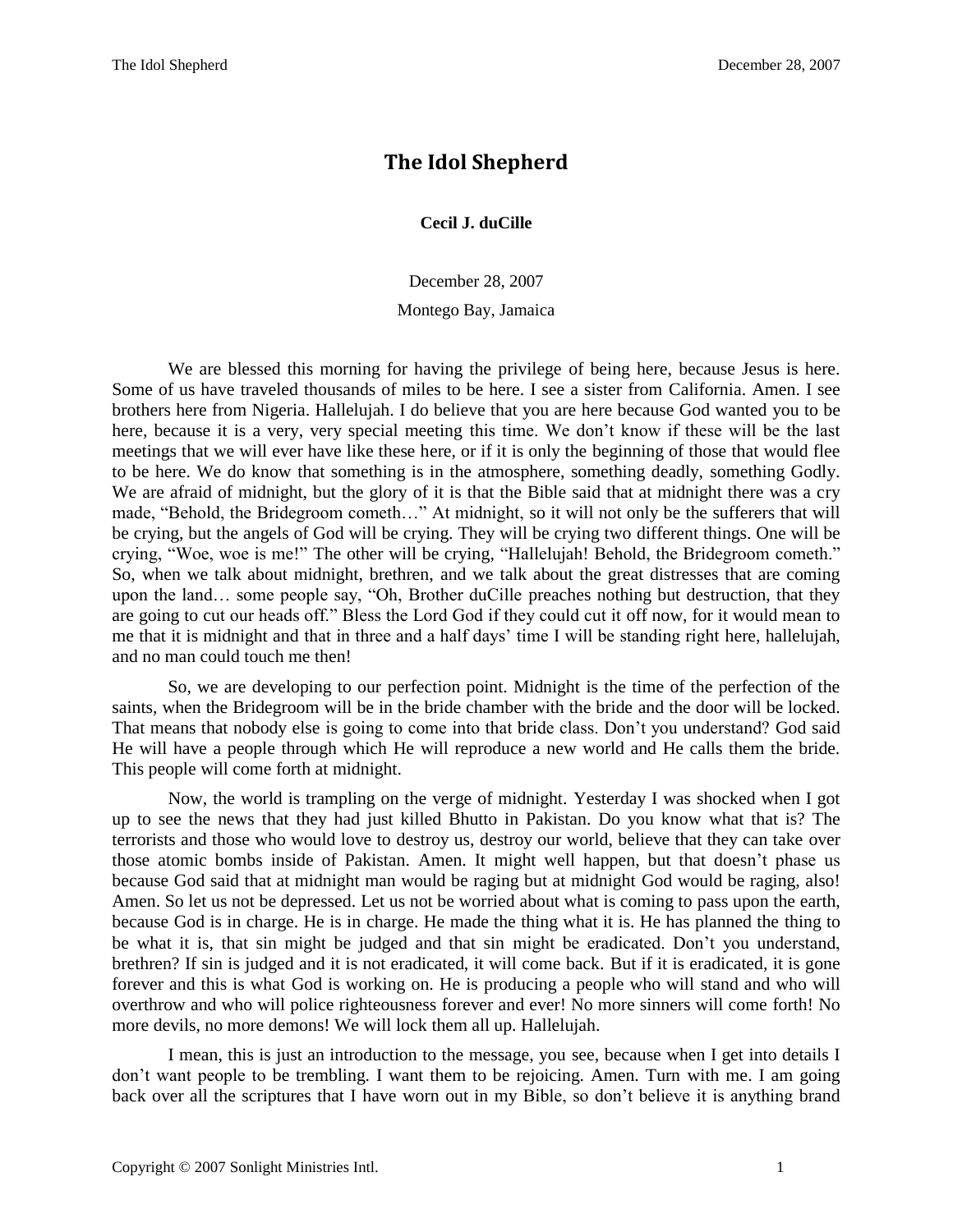new, except for the Spirit that is coming. The newness of Spirit that has taken me, bless God Almighty, I feel like I could leap like a hart and jump! Amen! Glory to God! Thank You, Jesus! Hallelujah!

Turn with me to Zechariah 11. There is a dimension that God has shown me that is fearful, it is terrible, but we have to face it. Look with me at verse 16. Now, I want you to know that this prophet Zechariah was a man who prophesied of the death, burial and the resurrection of Jesus Christ. He prophesied that Jesus would come and that Jesus would feed the flock. So, this man who prophesied

about the coming of Jesus, in the same prophecy he is telling us of something that will also come after Jesus. And he said, 16*For, lo, I will raise up a shepherd in the land, which shall not visit those that be cut off, neither shall seek the young one, nor heal that that is broken, nor feed that that standeth still: but he shall eat the flesh of the fat, and tear their claws in pieces.* A flesh-eating shepherd. <sup>17</sup>*Woe to the idol shepherd that leaveth the flock! the sword shall be upon his arm, and upon his right eye: his arm shall be clean dried up, and his right eye shall be utterly darkened.*

He is not going to see straight. Amen. He is not going to see straight. Now, this prophecy came 487 years before Jesus Christ. Do you hear me? So, we have to believe it because we have seen the greater part of it fulfilled in the coming of Jesus. That is why this prophecy here is proof to itself that it is true. Right? Because it has begun to come to pass. It has come to pass to our time that is the end of time.

Now, the reason Zechariah called this shepherd an "idol shepherd" is because an "idol" is a thing that is worshipped. Therefore, he is saying that something is going to come into the Body, the world, the church, that is worshipped outside of Jesus Christ, like men worship idols! Now, this happens upon two dimensions. It happens upon the natural and it happens in the spiritual. Now, you know that anything you see in the natural is a manifestation of something that exists in the spiritual. These are basic spiritual laws that you must learn. If you see something happening to you in the natural, know that there is a spirit behind it. Don't struggle with the natural. Leave the natural. Turn to the spirit, slap him and when you hit the spirit, the natural will conform. It is a divine principle that all Christians must understand.

We are no longer ordinary Christians. We are a people at war. This is the final battle! God has selected certain people. YOU ARE NOT ORDINARY PEOPLE. You cannot expect to have ordinary lives! You cannot expect to have ordinary problems! You know, "Poor me! Why me? Why did this have to happen to me?" WHY? Because you are part of the army of God and you must go to war! God help you if you don't have your equipment in order. Get your equipment in order. Know that when you speak, God hears. This is part of your equipment.

You know, this is a problem with us Christians. "God's not hearing me." Nonsense! You are talking from the devil. God is hearing every word, every breath you draw. God is hearing every sigh, every cry, every joy. He is hearing you! Yes. God is hearing you. Do you know what is great? I didn't know what I was going to tell you. Glory to God!

You know my condition, don't you? I have told you so many times. I wasn't a preacher, I was an accountant. I loved accounting and I was running my business, but I wasn't satisfied with my sin life. Amen. One thing drove me to God and that was violence. Some men have other problems, but my problem was violence. I couldn't take foolishness. I got blind mad and would do anything and I couldn't help myself. I was sorry afterwards, but I couldn't help myself until God arrested me. Hallelujah! Amen.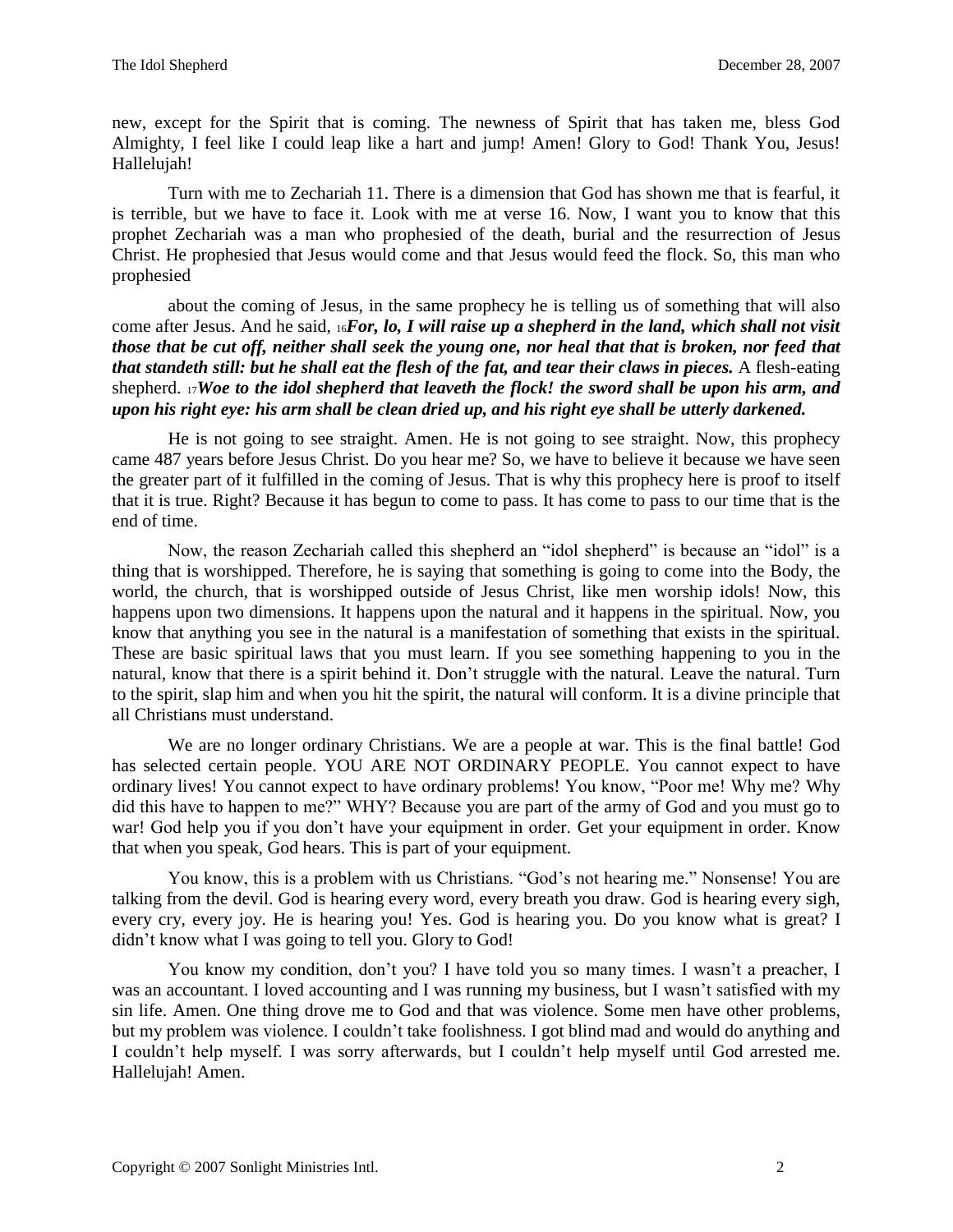Have you ever heard of a sinner being translated by the Spirit? Have you ever heard of that? I was in a fight. I knocked the man down. I stood over him to kill him. All my intention was to kill him. I said, "God, if You can save, save now!" I was coming down with the blow and by the time I got midway, the man was cowering on the ground. He was a dead man as far as I knew. I found myself down the street. Something came behind me, a great power, and lifted me. It lifted me and I found myself way down the street, looking at the scene. The man was on the ground cowering. People were running and crying, "Murder!" and I was down the street. Nobody knew where I went. How I moved, I didn't know. The weapon dropped out of my hand when the Spirit of God took me. That day I knew that God wanted me. I had forfeited my life and I said, "God, I'll give it to You." Yes. Amen.

So, the day came when I was mad again. I couldn't help myself now. I said, "Well, I better stop myself before I do anymore damage." I got my gun. Something said to me, "Alright. Take the shot out and put it on the bed. Put the gun on the bed. Walk out in the field and when you come back in, just slam it in and fire and you kill yourself." I started a plan. I put the shot on the bed. I put the gun down. I walked out. When I went out, I saw a lady sitting on a porch and I remembered that she said she was a Christian.

I went up to her and said, "Ma'am, are you a Christian?"

"Yes, yes, I am a Christian."

I said, "What kind of a Christian are you that you never tell any one of us who is going to hell how to be a Christian?" (I didn't know anything about Jesus saving or anything like that.) I said, "You just kept it to yourself," and I really tore her up.

She just started to weep and tremble. Do you know what God told her to say? "I challenge you!" For somebody to challenge me and I was a half mad-man already was something amazing.

"All right, what is the challenge?"

"You go to your room and tell God that I say that He must save you by the Blood of Jesus Christ."

God bless Sister Rainford. Hallelujah. I went into my room, kneeled down before the gun and said, "Mrs. Rainford says, God, that You will save me by the Blood of Jesus if I ask You. Now I ask You." And I got up. I wanted to feel saved. I felt nothing. Amen. I felt nothing. So I said, "I don't feel anything."

Then the Lord came to me and He said, "Why don't you use the gun on the bed because it is six o'clock now and that is the time that you set for your death."

But a revulsion came into me. "Oh, God, what a madness. I would be a fool to use that gun." So all of a sudden, like a man that woke up, I realized that something had happened to me. Do you know where it ended up? I started hopping around the room. I couldn't make much noise because the men would come in and tie me up. They would believe that I had gone over the edge, you see! So I began to dance in the room, the quickening of the Spirit was so great. Jesus stayed there from six o'clock that night until one o'clock in the morning.

I said, "Tomorrow at four o'clock!" and He came back the next day at four o'clock. When He came I said, "Tomorrow at four o'clock!" My cry to Him every night was, "Tomorrow at four o'clock!" Blessed be to God. From the third of August to the seventh of February of the next year He came and taught me the Bible and showed me the Word. Hallelujah! When He baptized me with the Holy Ghost, I didn't know what it was, but a voice began speaking through me. I knew I wasn't speaking, because I didn't know Hebrew. He spoke through me and He said to me, "Whenever you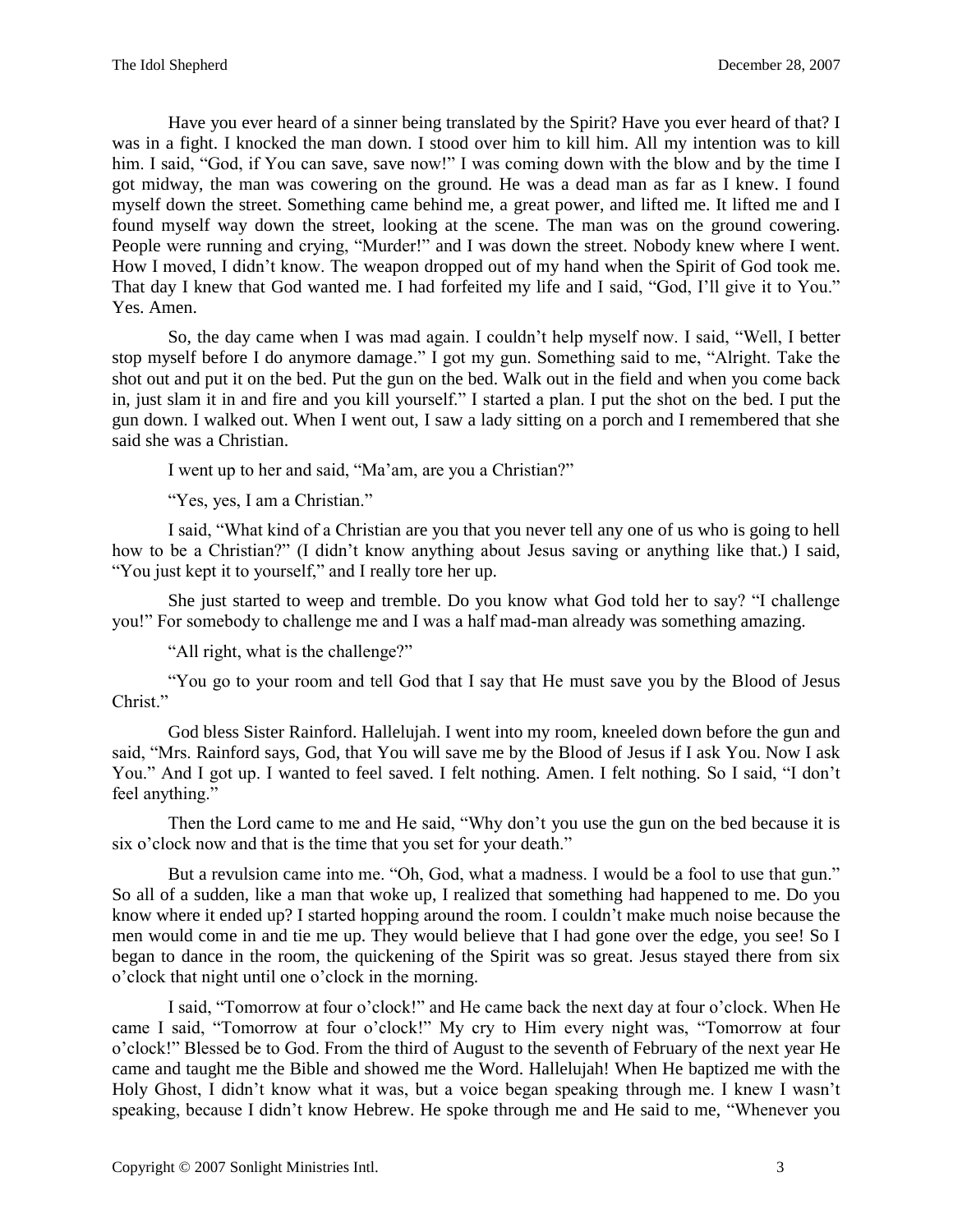want Me, you just open your mouth and I will fill it." Brethren, I am opening my mouth today. Amen. He said, "Just open your mouth and I will fill it."

So, Mrs. Rainford called and wanted a meeting. I said, "Yes, we will go to the meeting. I will give my testimony to everybody." I said, "But Lord, I have never been in a meeting before. What am I going to do?"

He said, "You don't do anything. You just open your mouth."

So when she called me to speak, I came up and stood there with my mouth hanging open. Believe you me, it was like a pantomime. When I opened my mouth, Somebody came in my ear and said, "Tell them your testimony." I told them the testimony and when the testimony was over, I opened my mouth again. So He came back in my ear and began to tell me sentence for sentence, word for word what I should say and I was there saying it, not even paying attention to the congregation until somebody screamed and fell to the floor and ran to the altar. That was the first altar call and God made it. I never made it. But I tell you, brethren, it has been marvelous.

I went to California, began to preach and the Spirit came down so powerfully. He was telling me everything to say and they were taping it. When I was finished, they presented me with a book that we call The Pattern. It is a message that I preached for five hours in California. That is how The Pattern came about.

Now, I am saying this to you to say that if God tells me something to tell you, it is deadly serious. I want you to hear me, hear what I am saying, because it is deadly serious. I know men have said this before and they have not performed so well. Amen. That is not my business. My business is to give you what God gives me. My business is to know that you who are here are here on a divine appointment. Check your business. You had a lot of problems deciding, didn't you? Amen. You had a lot of problems moving, and at one time you didn't know if you were going to make it, but you had a divine appointment with Almighty God in Jamaica at this time, for you are going to be the messengers that carry out the stuff to the others that are waiting in the darkness to be delivered. God bless you!

Now, this idol shepherd is in the natural. "Huh?" Yes, yes, he is and he is in the spiritual, also. The spiritual is more deadly and more dangerous than the natural. I am trying to tell you where the message is going. The reason is that the spiritual is inside here (your soul). I am the temple of the living God and the idol shepherd is knocking at my door asking entrance and the only person that can open that door is me. My wife cannot open this door, nor can I open her door. Don't you understand where we are? Oh, bless the Lord, hallelujah. Praise God, brethren. Thus we prophesy to the door and we say, "Lift up your heads. Lift up your heads, O ye gates, and be ye lift up, ye everlasting doors" (Psalm 25:7). Everlasting doors! These natural doors are not everlasting. The everlasting door is the door of your mind. Unless you give your mind to something, it cannot come in. Your mind needs to be protected so that the devil cannot come in. No matter how much he batters the flesh, the mind must hold. Amen.

We have one Senator in the United States running for Presidency. He was a prisoner of the Vietnamese in a cage. Not a cage where you can stand up, but caged like an animal for six years and he has a sound mind. So, it is you alone that is going to control the egress and the entrance of your mind, that is, the things that come in and go out of your mind. God bless you.

Now, if you turn with me, let's look at that idol shepherd a little bit, because they call him by a different name over in Matthew. Jesus Christ Himself comes and He talks about the idol shepherd coming in the end of time in Matthew 24 and He is speaking about NOW. RIGHT NOW! As I told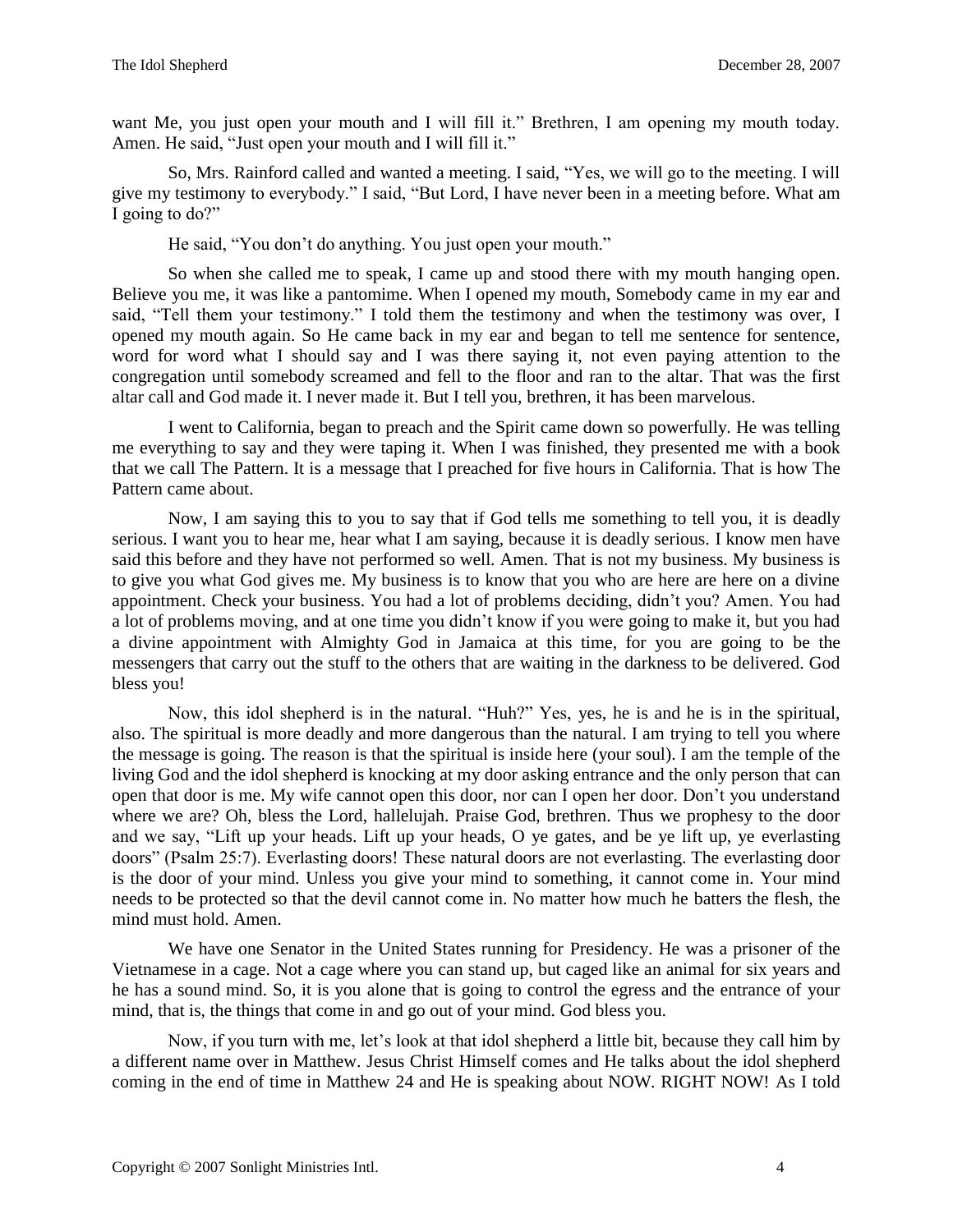you, these verses are very marked up in my Bible, but here you are going to get a different dimension to the verse. Now God is telling us "when."

Somebody says, "Oh, but Brother Cec, you cannot tell us when Jesus is coming. It is against the rules of the Bible to know when the Lord is coming." They keep on with the same old thing, but God is telling us that He is giving us a sign so that we might know when. He said in verse 15, "When you shall see the abomination of desolation, spoken of by Daniel the prophet STANDING, STANDING, STANDING in the holy place…" He said, "whoso readeth, let him understand." Why did He say that? Because it is hard, especially for a Jew, to understand that there is another holy place besides Jerusalem. Amen. Hallelujah. But Jesus came for that very purpose, to expand the Word of God and the truth. When He speaks of Jerusalem now, He is not talking about that little piece of land. Amen. He is talking about the occupation of the saints, Jerusalem. When He talks about Judah, He is talking about the first fruits company. Amen. When He talks about Israel, He is talking about the Body of Christians all over. So, you have Outer Court, Holy Place, and Holy of Holies Christians. So, the Outer Court would be Israel, the Holy Place would be Jerusalem, the Holy of Holies would be the Jew.

So, you get to understand scripture. You now are in a position to be blessed by the truth. He says here now, "when ye therefore shall see." It means to say that He wants you to see. But He said that one ear of the idol shepherd would be gone and one arm would be withered. Therefore, he won't see or hear. One eye would be gone. He is a one-eyed person and the eye that he is seeing through is the eye of the flesh. He can see all the scientific knowledge and details, but he can't see Jesus.

What a madness. A man can just look up in the sky and see the stars at night. Look at the earth. Look at this body. What could have made this?! There is nothing that we can even conceive that could make a human cell. One cell is above all the knowledge of the scientists. God never gave us the ability to conceive it. I don't even think that the angels know. Angels couldn't produce one human cell. Do you understand? When we worship God, we worship Him as a Creator above all. "For You are God alone above all things" (II Kings 19:15). This God is a concept that we cannot fully conceive. You can't fully conceive God. You can only look around and see the things that He has made and say, "My God!"

When you look at your finger - why is my finger wiggling? Can anybody tell me why my finger is behaving like this? Because my mind tells it how to behave. Amen. Don't you see the wonder of your finger? Who could make a finger? Nobody, because God alone is God. He is God! You know, Pharaoh said, "Your God is God. Yes, that is God. All of them around here, those idols that you are worshipping, that is nothing, but this is God."

So, we see that the idol shepherd, or the anti-Christ, his destination is where? In the temple of the Living God. He would love to go into the Holy of Holies but he can't. But God said that his progress would come from the Outer Court into the Holy Place and he would stand up. That word *stand* means to say he took charge of, he is over it.

My goodness. I sat down at the television two days ago and I saw Christmas. Have you ever seen Christmas? I saw Christmas. The world, everybody, said, "We are not Catholics. We don't believe in the Roman Catholic Church. We are Protestants." Amen. The devil just created that to fool you. Every Protestant is a Catholic that obeys the Pope without knowing. Amen. Do you know that Pope Gregory said that the missionaries should capture the holidays of the heathen and should convert the holiday?

In Jamaica we had men that were called "Rastafarians." As Rastafarians, they were not supposed to eat pork, because pork is unclean. So somebody was involved with his jerk pork and just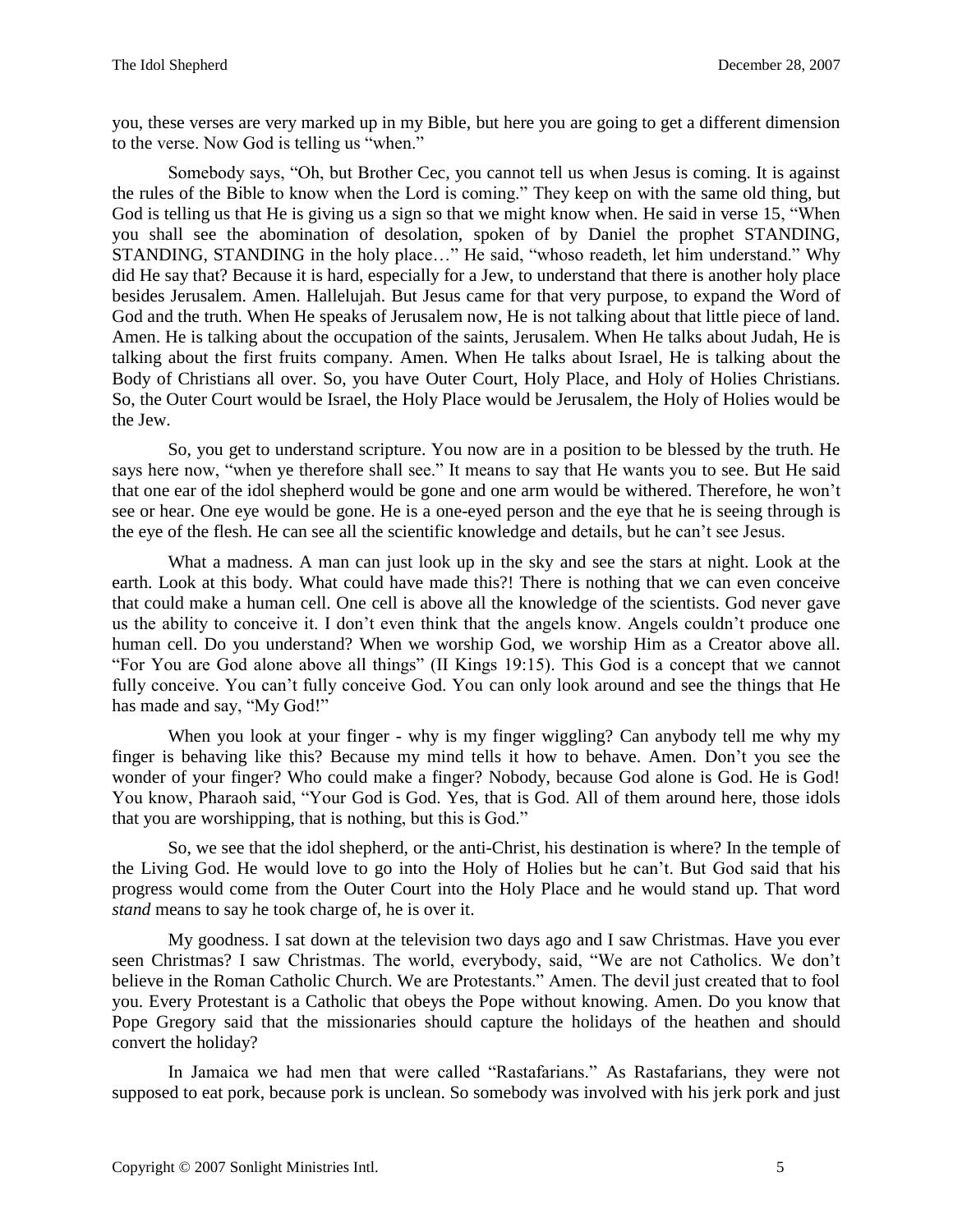couldn't get away from the taste of that marvelous dish. Hallelujah. So do you know what he did? He baptized the pig. Ask any Jamaican. He baptized the pig and instead of calling it pork, he called it Arnold. He ate Arnold. He didn't eat pork. Amen. Praise God. Yes. He ate Arnold!

Now, with deception, you can deceive yourself anytime you want. Amen. So here is the sort of thing that we have. We have Christmas, the "mass of Christ," ordered by the Pope, created by the Pope. Liberius and every Pope that has come after him adds his amount to it until we get the Christmas that we have now. "It must be done with lights and the lights must be various colored lights. It must be done with great feasting and singing ("Joy To The World, The Lord Is Come")." Well, you haven't heard anything yet until you hear that played with reggae. When they play it with reggae your liver jumps. Praise be to God. FALSE JOY! When I see the people of God begin to praise God and you feel the energy of God in your soul, I know that is REAL JOY! Amen. But they don't know it. They believe that what you are doing is just like what they are doing, because he is following the false shepherd, the idol shepherd who has no right ear, no right eye, no right arm. He is following this idol shepherd and they have a war of a time: Christmas, dancing, drinking, having fun, because they must drink. Did you know that? At Christmas you must drink, because it is the feast of Bacchus that they changed into the feast of Christ.

I was blessed. I heard a reporter ask a minister on the television, "If Jesus should come now and see this Christmas going on, how do you think Jesus would feel about everybody keeping His birthday?" The minister said, "He would be abhorred! It would be abhorrent to Him. It would hurt Him."

Yes! It is not Jesus. Some years ago there was a thing that happened in Russia. The underground church were in some basement praising God. All of a sudden, a great big hand appeared, like in the time of Nebuchadnezzar. It wrote in the wall ten things you must observe now, number one being, "The one that is standing by you, make sure who he is, because when you think it is Christ, it might be the anti-Christ."

Do you know what the word anti-Christ means? The translators translate it anti-Christ, but you know, when we say anti-aircraft gun, it means that it is against the aircraft, to shoot down the aircraft. *Anti*- basically, in the Latin, would mean the opposite against, but the word translated anti-Christ does not mean "showing himself to be against Christ," but "one who wants to take over the place of Christ." Let's read it described in the scripture in II Thessalonians 2. It is described as one who wants to take the place of Christ, not one who is coming out and saying, "I don't believe in Christ." No, no, no, this anti-Christ business is the one who takes the place of Christ.

II Thessalonians 2:1, *Now we beseech you, brethren, by the coming of our Lord Jesus Christ, and by our gathering together unto him, 2That ye be not soon shaken in mind, or be troubled, neither by spirit, nor by word, nor by letter as from us, as that the day of Christ is at hand. <sup>3</sup>Let no man deceive you by any means: for that day shall not come, except there come* (a rebellion in the church first) *and that man of sin* (the idol shepherd - the same anti-Christ is called "man of sin" here) *be revealed, the son of perdition…* The scripture said that Judas was called the "son of perdition." Did you know that Judas felt that he would take the place of Christ and lead the Jewish nation when he sold Christ? A stupid man, thinking like that after spending three years with Jesus Christ? If you spend one minute with Jesus Christ you are supposed to feel so humble and so low-down that you will know that you can't take His place. But Judas thought that he could take Jesus' place and so he was "man of sin," "son of perdition," anti-Christ. Amen.

It says here that there is going to be a rebellion. I believe that they deliberately translated it "falling away" because they were afraid to say that the church was going to rebel. Therefore they say "falling away." Now, that is a little easier. I come along, stub my toe and fall. I didn't deliberately lie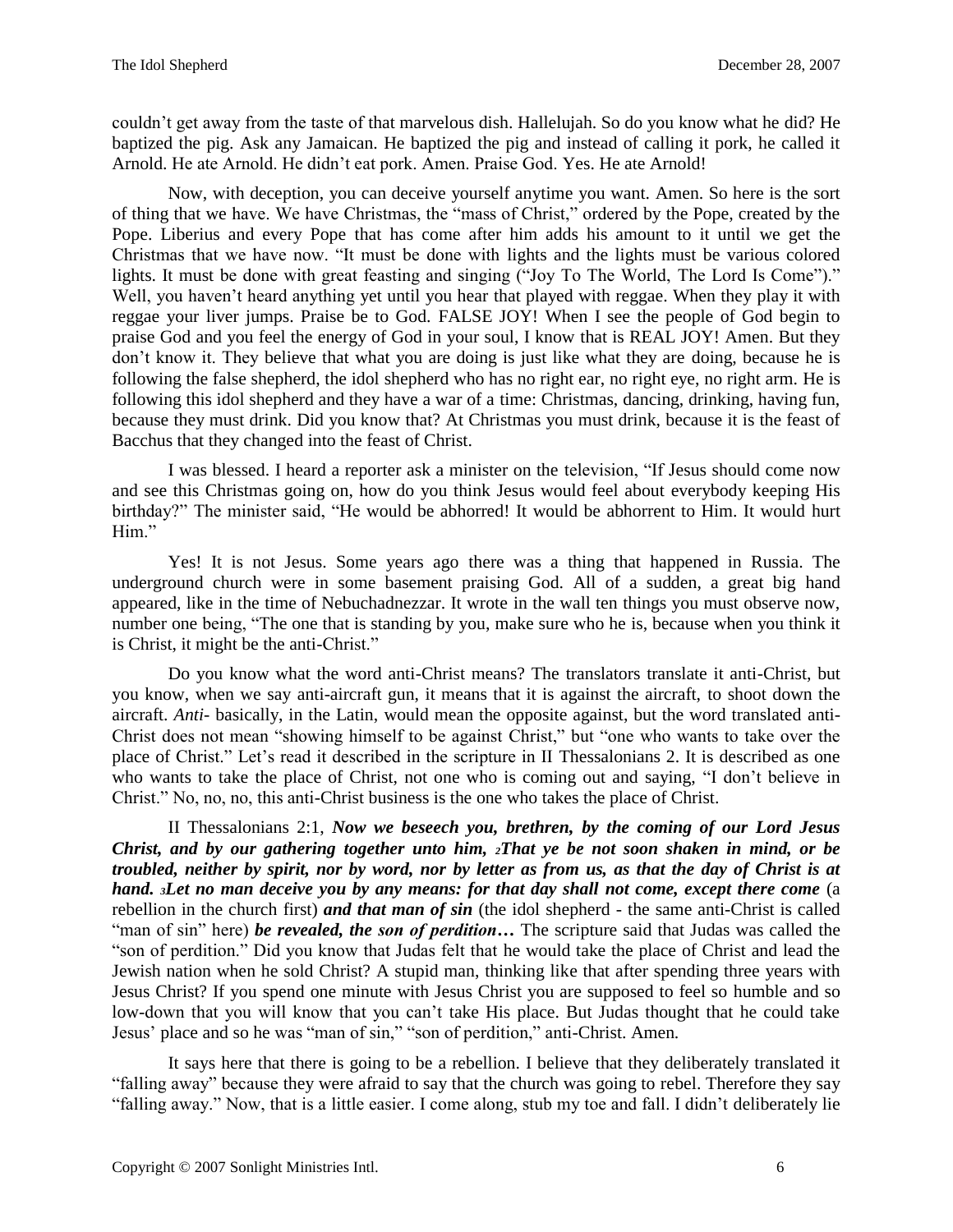down. But what the Bible is teaching is that if you follow the son of perdition, if you follow the abomination of desolation, it is a rebellion. A rebellion. When Daniel talks about the abomination of desolation, do you know what the Lord said? He said, "It is in you." That is why I quickened a while ago. He said, "It is in you." I am not pointing my finger at you because I have one pointing back at me. The spirit of rebellion is in every man and he must overcome the spirit of rebellion before he can serve God in the Spirit and in truth.

How simple it is and yet we don't seem to have understood it. The Bible says that your body is the temple of the Living God. That means God wants to dwell and manifest in your body and show forth the glory from you. So you are the what? Give me a word. God wants to show Himself through you and His glory in the earth through you. That is why He has chosen a people to minister to the other people so that the people might minister. The will of Almighty God is not for people to go and minister and minister. We are supposed to lose our position. Amen. I am so blessed. I can sit down there in Florida and receive blessing from the meeting going on there, or the meeting going on in Africa, or somewhere else, because the people of God are growing into Christ and Christ is growing into them. Jesus!

He said, *Fear not, little flock; for it is your Father's good pleasure to give you the kingdom*  (Luke 12:32). LOOSE! Don't be afraid. Don't let these dirty devils fool you. Every time that a thought of failure comes to you, it is a devil. Rebuke it. Every time a thought of weakness comes, rebuke it. For God is saying that but for the elect's sake no flesh would be saved. Do you hear me? You are the saviors of this world. It is because of you that we are not yet destroyed. Hear me now. I don't want to prophesy something that I just believe and I didn't hear. You understand? There are things that I hear and there are things that I believe because of what I hear, but not because I was told so. I want to tell you everything that I am told and not what I believe, because I have found out that I believe some wrong things sometimes.

When God first sent me to America, do you know what He said to me? "I want you to go to the United States with the Word just - J-U-S-T - just before the destruction." We were sure that within two years America would be destroyed, because we saw the visions of cities upon cities destroyed, completely bereft of life. But we prayed. When I say we prayed, I mean the Body of Christ prayed. I believe that because of the prayers of the people of God that God has held back and the Bible said so: "…he who now letteth will let, until - *ek mesos gevntai* - until out of the midst comes the anti-Christ." (II Thessalonians 2:7). The anti-Christ is coming out of the church. Amen.

You see, the point is that many of us are being deceived that the voice that we heard is Christ when it is not. We have to be careful, for the anti-Christ would like nothing better than to speak through you. He would like nothing better, so every wrong thought you have is a door open to the anti-Christ spirit. You thought that it was only the church system that had idols. I mean, they put up Mary as an idol, the precious mother of Jesus. They put her up as an idol and people are bowing before her, genuflecting and making the sign of the cross before her, before Jesus. Jesus becomes an idol instead of your Savior. Don't you understand?

I have a peculiar television that when you turn it on it goes to Channel 2 so I have to choose the channel that I want. When it came to Channel 2, I saw a girl. She was dressed in a flowing robe and she came out wheeling and wheeling and wheeling. The music started up and the guys came out, "Jesus!" She start to twist and, "Jesus!" and she twist, "Jesus!" I said, "What?" Then she said, "You are my Savior!" Anyhow, I found out it was a show. It was a show and they were artists and they were playing like a negro spiritual. His name has become the song of the harlots. Oh yes, the name of Jesus. So, you can worship Jesus as an idol. You can worship your pictures of your men and children as idols. Amen. "Nobody can touch that one." Whether he is wrong or right for you, he is right. That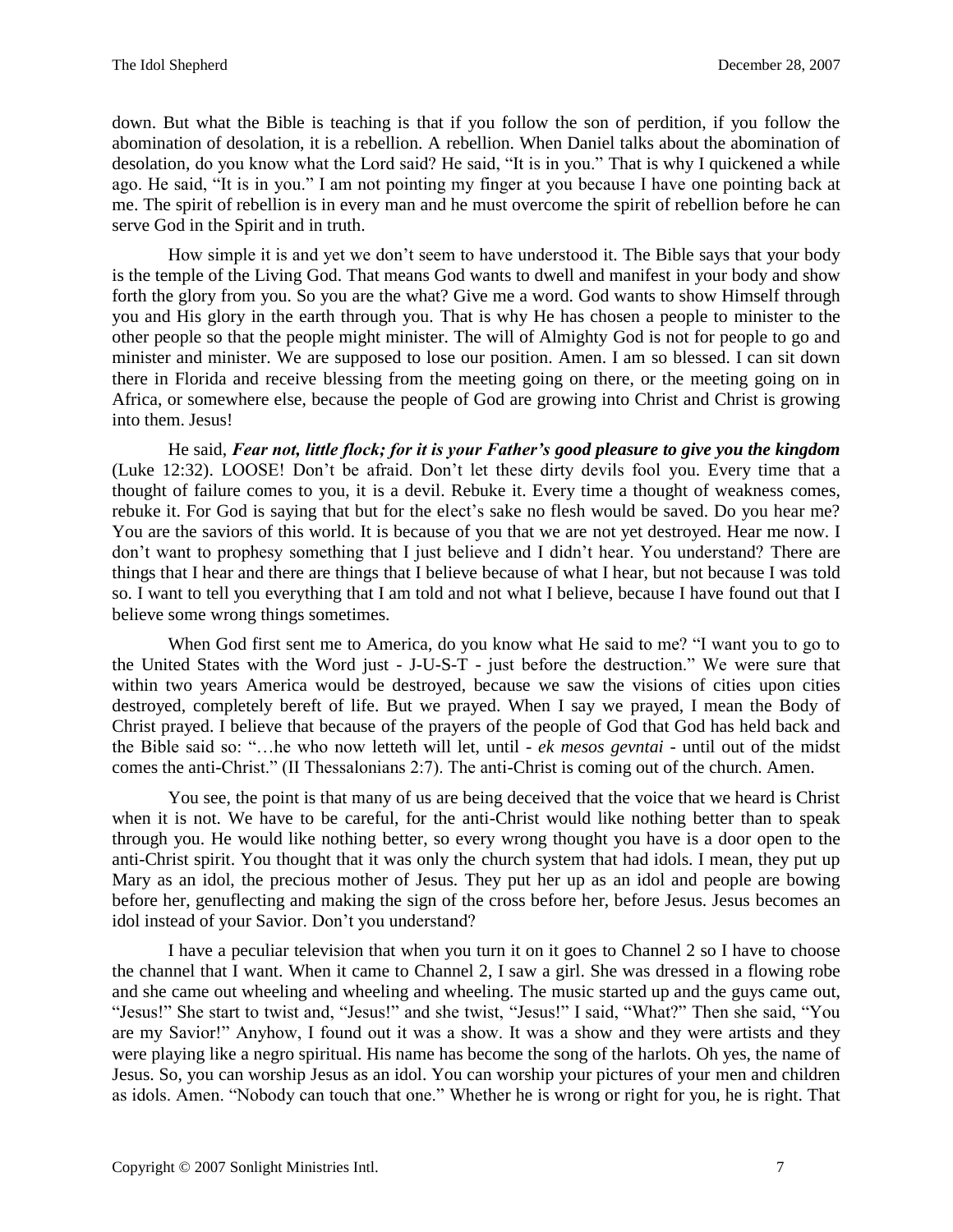means that you have a vacancy. Hear me now, sisters and brothers. That means that you have a vacancy in your soul that is wide-open for the devil to come in. Amen.

I have been preaching for 60 years. I had a brother, a lovely brother, I loved the brother with all my heart. I mean, I looked at him as one of the powerhouses that God has created. You know, God creates people with different talents and this man had the talent of a man of power who was a powerhouse that God could express through and bless people. Hallelujah. I hope he is hearing me. I was praying for him and I went into a vision and I saw him preparing for a duel with a man who was dressed in Islamic garments. You know, Eastern. They were going to sword fight, and I was hurrying to get to the place, for I was rooting for him. While I was hurrying along the road, there came a man beside me. He was also hurrying and he was dressed in kind of ancient Eastern garments, like people from Saudi Arabia. He was beside me and he said, "My man is going to win." But Jesus Christ whispered to me and said, "Brother So-and-So is going to win." Now, I want you to hear this, brethren, and I want you to pray with me, too, for this brother.

As we got to the place, this is the scene that we saw. They were fencing with the sword and the man flashed the sword and he took off the brother's left ear. (Now, remember, your left ear is your material side, your carnal side.) I said to him, "Fight!" but instead of fighting, he dropped his sword and held on to his ear. Of course, you do that in a fight and you are finished. The man came up with his sword and put it in the center of the brother's forehead and twisted it like this. (In the occult you call that the third eye.) He just twisted the sword and opened his third eye. Believe you me, brethren, the brother began to preach Eastern doctrine. One of the doctrines that has overthrown him is that a man can marry more than one wife. The truth is that he will do anything that he believes. He believes the Word of God, he will live by the Word of God, but he believes that it is in the Word of God that he can marry more than one wife, because Solomon had more than 900. But Solomon was not a son of God in the way that we are sons of God. Jesus hadn't come yet. Amen. Solomon was yet a sinner. We are in a different era, a different time, and what we have received, the baptism of the Holy Ghost and everything else - poor Solomon, he knew nothing about these things. Hallelujah. The brother had to withdraw from us. But do you know something? God reminded me, "The Word of God never fails." God told me, "He is going to win." Brother, he is going to win. Help me pray for him. At the end he is going to win. He has gone very far into this doctrine, but I praise God, he is going to win.

You see, we are talking about the Holy Place, our holy place. We are the temple of the Living God. Look out there and see what has happened to the churches. All the churches have now turned from God and are now worshipping the anti-Christ. Let me repeat it so that those who are far and near might hear that the Lord God says that all the churches have turned away from God and are now worshipping the anti-Christ instead of Christ. That is why they keep Christmas. That is why they keep Easter. That is why they behave the way they do, obey another spirit rather than the Spirit of God. But that is for the Outer Court. What about us? Are we obeying the Spirit of the Living God? Brethren far and near, examine yourselves, for he whom you think standing beside you, that it is Christ, it might well be the anti-Christ! Amen.

Two weeks ago, a man went into a church in Colorado Springs. First of all, he shot up some of our brethren who were outside in their car. Amen. Then he went in to shoot up the church there. But that church is not walking with God. Our brethren that had left our group and had gone into that group, we give them our condolences. Amen. We give them our condolences, but they had no right to be there. Amen. A church that will play rock music is not a church that is hearing from God. Rock music comes from hell.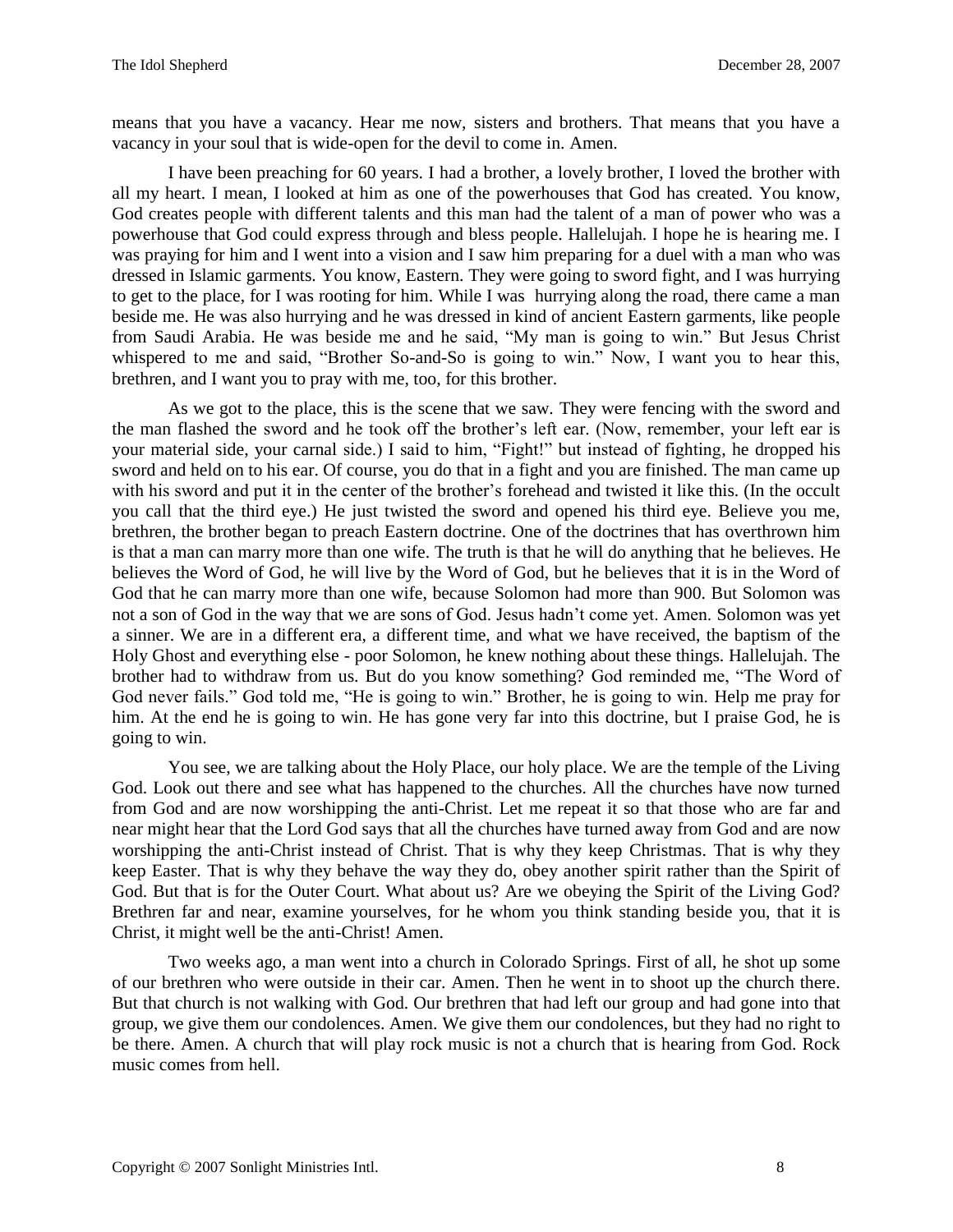When the son of Ahab went to Elisha and said to prophesy, to tell him something or the other, Elisha said to him, "You have a minstrel here" (II Kings 3:15) Do you think the musician came and played rock music? Come on, tell me. If he played rock music for Elisha, what do you think would have happened? Rock music comes from hell. All of the rock musicians should hear me speak: Your music is from hell.

There is heavenly music. There is heavenly music. When the shepherds were out in the field, they heard the angels singing. Amen. What did they sing, brother? "Glory to God in the highest." Glory to God; Lord help us. I almost said, "Gloria in Excelsis Deo." They didn't say that! They sang in Hebrew, "Glory to God in the highest."

So, if you will understand where we are coming from, brethren, if you could understand what goes on in the spiritual… Music is a spiritual thing. It affects you inside. If you listen to bad music, it creates in you the spirit of the musician. Let me try to say that again. Hallelujah. If you listen to wrong music it creates the spirit that is motivating the musician in you. So, if I am singing, "Jesus," and I sing, "Jesus," and I begin to hep it up, what kind of a spirit do you get? You would get a hepped-up spirit. So "Jesus" is to be said from the heart and it is to be expressed with the nature of God. It is to be expressed the same as in the Word of God. Amen.

When I looked at them the Spirit of God said to me, "For what shall it profit a man, if he shall gain the whole world, and lose his own soul?" (Matthew 16:26). Then I heard a dear brother who has passed on into the heavenlies begin to sing. He was singing, "If I should gain the whole world, but not the Savior, would my gain be worth a lifelong strife?" You know, it is reality. It takes you in the soul and the Spirit of God ministers life to the soul and you say, "Lord Jesus, I am Yours." Yes. So we must understand what we are talking about today. We are talking about the anti-Christ seeking entrance into your holy place. The anti-Christ is trying to come into our holy place.

Now, let me show you a thought here. "How could he come into my house and I did not willfully," (do you hear the word?) "I did not willfully, deliberately open the door for him? How could he come in?" Aha, if I had a hole in the wall that was not taken care of, for I was born with many holes in the wall… You know what Africans are. My parents come from that side of the world. Amen. I understand that they were brought into Calabar and that they were sold to Hawkins and Drake, two Englishmen that were in the slave trade business. They brought slaves here into this island of Jamaica. SO, you can take the man out of the country, but it is another thing to get the country out of the man. You come from Germany, brother. Your father was a German. You don't easily get rid of that father. He is in your veins. He is in your thinking. He is in your behavior. Get the German out! Hallelujah. Do you hear me, brother? Get the African out! Because the sons of God will neither be Germans, nor Africans, nor Europeans of any kind, nor anything else but Jesus, sons of God. Amen.

I heard you were singing "Arise." Yes sir. WE ARE IN DANGER and I'll tell you why. When the forces of darkness begin to rage, if you don't have oil in that lamp, you are a goner. Do you hear me? You are in trouble. The oil in the lamp is the Spirit of God in the heart and soul that will produce light under pressure. WHEN PRESSURE TAKES YOU, THE LIGHT GETS BRIGHTER! Amen. When pressure took the foolish virgins, THEY WENT OUT INTO THE DARKNESS! Amen. They wanted to receive oil. But God Almighty said that a lot of things are going to happen very soon, very soon. Those who are not ready will be caught because God said it will be sudden, like "in a moment, in the twinkling of an eye," when you think not! Amen. The world is thinking, "Oh, we have so many years before Iran can make an atom bomb." Because when Iran makes an atom bomb, they are going to bomb Israel and then Israel is going to bomb them. Amen.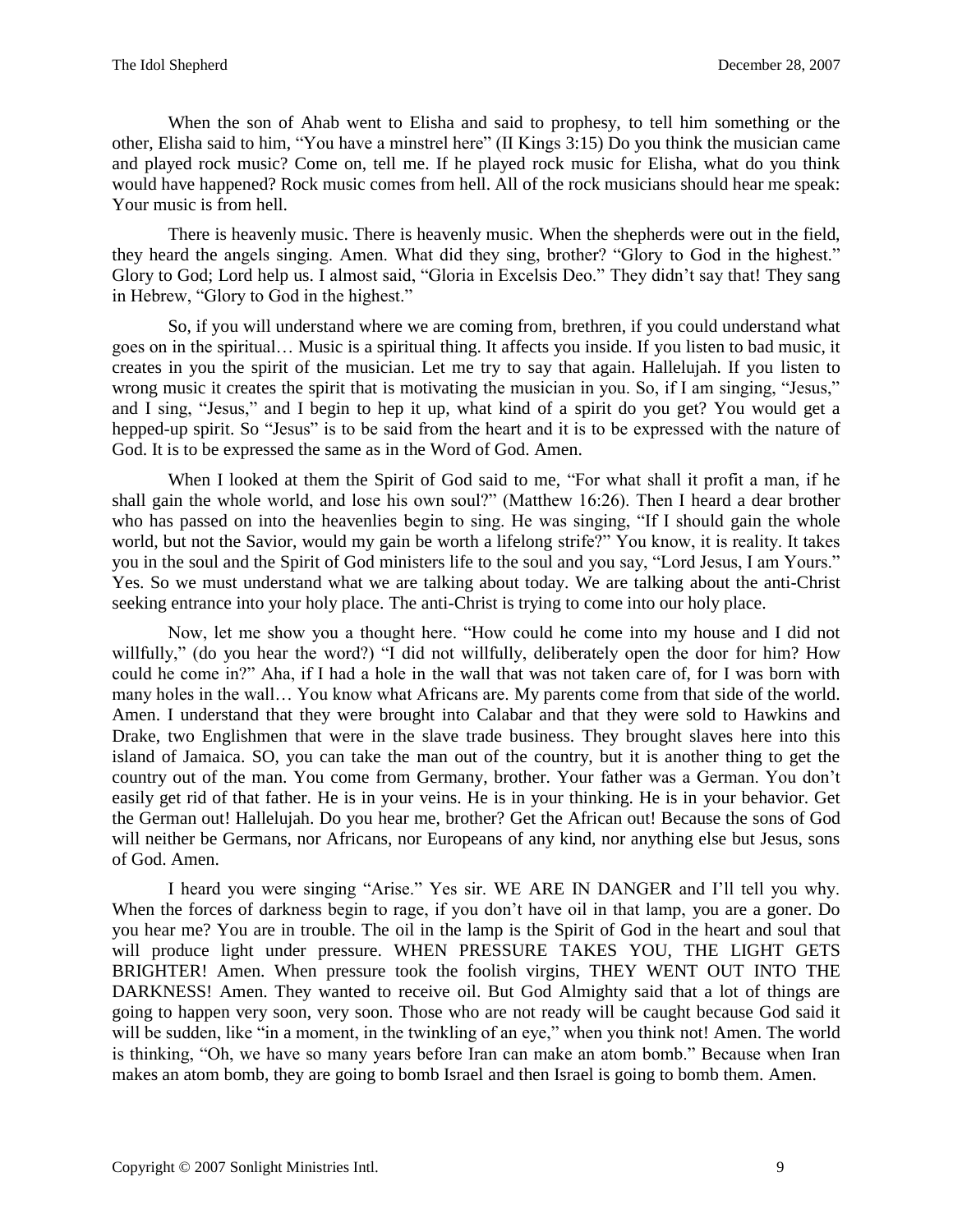Do you remember a scripture that said, *And he shall turn the heart of the fathers to the children, and the heart of the children to their fathers, lest I come and smite the earth with a curse* (Malachi 4:6)? Do you remember that scripture? One of the curses is that atom bomb. Do you hear me? I won't tell you the other one, but you can imagine who is going to use it, because the men who had the atom bomb did not have the guts to use it. Let me put it another way. They had the sense not to use it. But here comes a man that says that God appointed him to bring forth Armageddon. Now, I will ask a question: Is the next war that we are talking about, the atom war, is that Armageddon? The answer is no. So when he is talking about Armageddon, it is because he doesn't know what Armageddon is. Do you understand?

God is saying to His people, the angel is now standing on the land and the sea swearing that there should be time no longer! TIME IS UP! You know, the referee comes and he blows his whistle and the game is over. This is what we need to do, because if I tell you all of these dreadful things and don't tell you what to do to be encouraged, you are going to go away and be discouraged. It will be too much for you. But no, no, God created you to be a warrior. He is telling you what to do. We are going to obey God from now on. We are going to obey the voice of God from now on. Amen. The Word of God is going to be the forefront, like the Jews used to wear a little black box right between their eyes. For every natural there is a spiritual, so God's spiritual is that you wear that Word of God. Above all, sister, you don't have to have great knowledge. You don't have to have the ability to remember everything that was preached. BUT IF YOU HAVE A CLEAN HEART, IF YOU HAVE A PURE HEART, GOD WILL DELIVER YOU ANYTIME!! Amen. So then what the enemy tries to do is get your heart unclean. The enemy will come slap you. The enemy will do all kinds of things to you to make you react, then you disturb the glory passage in your soul. There is the passage that the glory comes in, you know. You disturb the glory passage in your soul. Amen.

Let's go on, because I must continue telling you what God is expecting of you today. From the church, the Body, God is expecting, first of all, obedience to the Spirit. But you say, "I don't know when it is the Spirit of God from when it is not the Spirit of God." You know by the Spirit that is within you. Yes. He said, "After these days…" Sister, this Word is for you. God says, "After these days, I will plant My law in your heart and in your inward parts." When the devil begins to fool around, you call upon the Holy Ghost within you and see what happens. He will come forth like a cannon. Amen.

That is the reason why we have the Holy Ghost. All around us, things look impossible, there is destruction, everything looks bad. Amen. You have the cure inside of you. Therefore, the Spirit and the Word is going to deliver us under every circumstance. Yes sir, the Spirit and the Word. You don't mind what other people have to say. You don't mind any distressing thing that you hear. You don't mind the trouble you are in, because the Spirit and the Word are going to give you the victory.

Now, I mentioned the victory we need to have over our ancestral things that are standing in our holy place. These ancestral things were in the Outer Court, but they got so deep that they entered into our holy place. That means that the mind has been taken by whatever it is. God is saying to His people that we must get down on our knees and say, "Lord God, take away my grandfather's temper from me." Yes. You couldn't be worse than I was and I know when it went. Amen. When it went, God sent me a test, because no man could touch me in the natural, because if he hit me, I would kill him. That was my condition. I couldn't help myself. God Almighty is saying to you that you could not be worse than me and He delivered me! You know the peculiar thing about God delivering you, brother? When God delivers you He doesn't just leave you to guess, "I wonder if I am really delivered or not?" He sends somebody to box you up. When you get hit and you realize that you are not resisting like you used to, you praise God.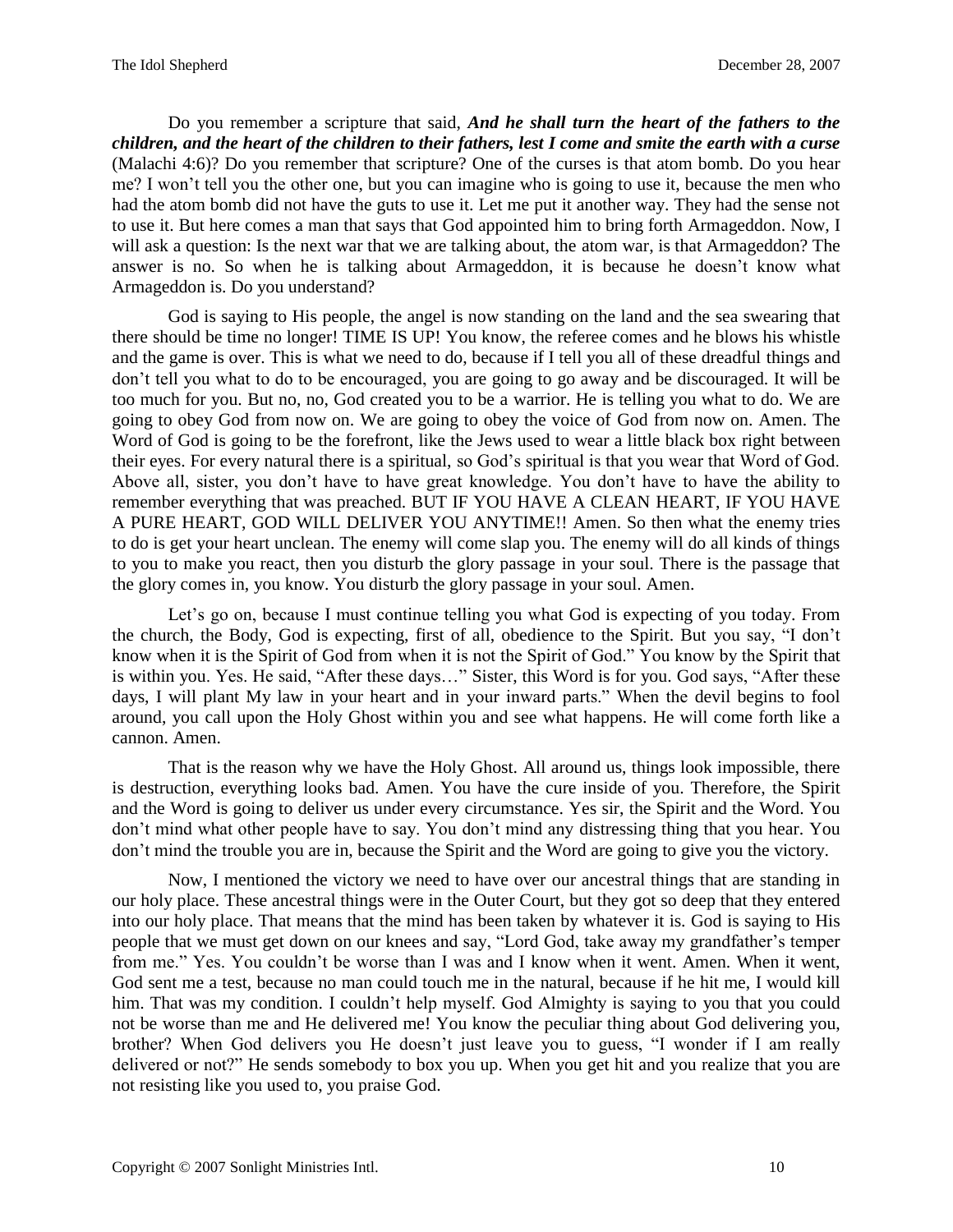I remember the first time a man touched me, the first time a man beat into me after I got delivered. A bubble of laughter came up. I just laughed. The people said, "He has gone loco!" A man beating you and you are laughing, because that is the first time that I never felt to kill him! I couldn't get that feeling; it was gone! God had taken away the demon of violence from me. So, don't be afraid of what your grandfather did to you. Amen. Hallelujah. You have the power to overcome. Hallelujah.

I am closing, but I want to make sure that you get the thought. The thought is that this is the time that the anti-Christ has entered into the Outer Court church. He came from the Outer Court. Now he has made a step further. He has gone into the Holy Place. So, the anti-Christ is in the minds of the people. I walk on the street. I see them. You know, the new style now is that the women are naked on the top, the whole top is naked. That is the new style. You are going down the street and even to the supermarket or someplace like that. You see the women and they are all in style: short little pieces of pants, empty belly, empty top. You know what I mean. They are showing as much skin now as they can legally, because apparently the men like to see the skin. Amen. That means that the anti-Christ has taken their minds. Amen.

You go into a church and a man is preaching the rapture. He is preaching it and they are really jumping and everything. A man put out a book and it says that the rapture will come before the tribulation. They need not bother. That means that the rapture came 40 years ago, because we are at the end, the END of the tribulation. Amen. We are going for the three and a half year END and the destruction. It says, *For, behold, the darkness shall cover the earth, and gross darkness the people: but the LORD shall arise upon thee, and his glory shall be seen upon thee* (Isaiah 60:2). Darkness shall cover the land, and gross darkness the people: but I shall arise upon My people as the light upon the mountains.

Don't you understand where you are? Be encouraged. Look up! "Lift up your heads; for your redemption draweth nigh," and, "to be redeemed from this body…" Hallelujah. Tell me now, how can I get away from my body? Tell me what kind of a thing would have to happen? If the body remains in the condition that it is, then I can't get away from it. I have to give up the body. Do you know the greatest demonstration on earth that will convict the whole world of Jesus Christ is what God wants to use you to do?

Let me explain something to you. The people were in Babylon and King Nebuchadnezzar had them as his servants - remember, he had seen different miracles done by Daniel and all like that but there were three young men: Shadrach, Meshach, and Abednego. I won't go into the meaning of those names, but three boys who believed God. "Now, when you hear the sound of the sackbut, dulcimer and this and that - when you hear my music played then you all must bow down before me." The boys stood up. They did not bow. He said, "I am going to give you a chance." He didn't want to kill them, you know. "I'm going to give you a chance, now do it again." They said, "Though you give us a chance, whatever you do, we are not going to bow."

The furnace was heated so hot that the men who did the heating died. The heat killed them. Come on now, imagine now! Two men held them, swinging them! Three men fell down bound. They tied them and swung them like you would swing a bag and throw it and threw them into the midst of the fire.

The king said, "What? Did we not throw three men bound into the fiery furnace?" "Yes, But there is a fourth man there with them, and He is the Son of God!" Who told him that? Had he ever seen the Son of God before? But the revelation of God hit him. You can't see Jesus and not know whether it is Jesus or not. When you see Jesus, you know it is Jesus. Amen. He confessed God. He said, "From now on, nobody worship any god but this God of Shadrach, Meshach and Abednego. If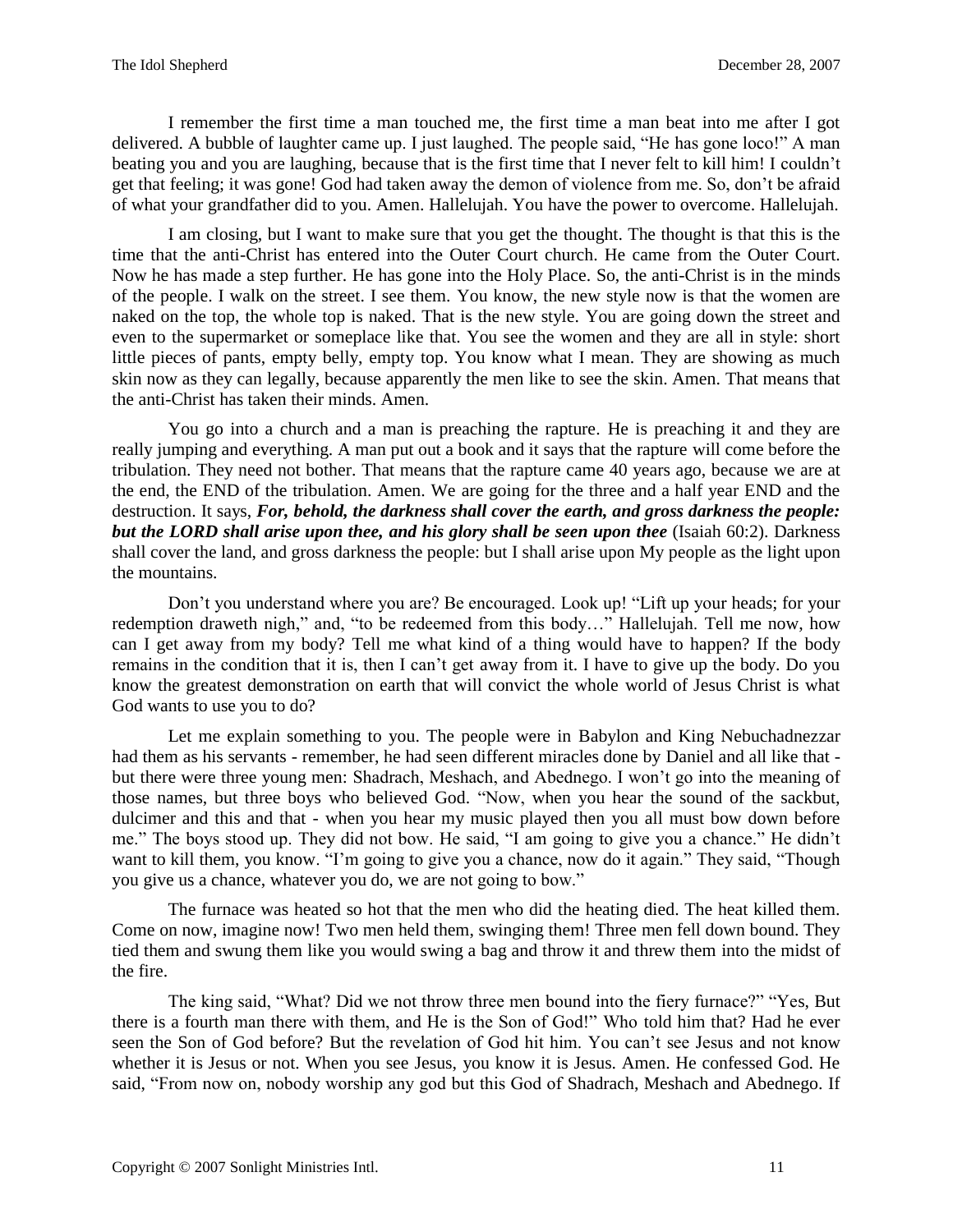anybody worships another god, even myself, take him and throw him into the fiery furnace." He was very impetuous, but he was converted in one minute. That is what God wants to use you to do.

When the fullness of Christ comes into you, they are going to be killing Christians. God is going to say, "All right. Get yourself in there and get killed." Would you like that, Sister Johnson? Amen. "Get yourself in there and get killed." Hallelujah. According to the vision that I saw, because remember now, Jesus taught me everything. I questioned Him and He showed me this. I saw a vision. I saw a long line of people going up to the guillotine and there were some just bowed down, but there were some who were rejoicing. "Yeah! Hello there!" You know what I mean. They were calling to people across the way and they were just praising God. Hallelujah. What did they know that the others didn't know? They knew that in order to manifest God in His fullness, there must be a demonstration of life over death that "I, being alive and a son of God, I want you to kill me and I am going to prove something to you," and they lop off the head. They cut off the head. Did you notice that the Islamics love to cut off the head? Well, I don't say that they are Islamic, but they are going to at least have that principle and they are going to cut off your head. Amen. Then they are going to take the bodies and put them on show. Do you hear me? All over the world on the televisions and in the newspapers and everything, people will be seeing these dead people without heads. That is a demonstration, sir. Amen. Hallelujah.

I'll give you another thought. Jesus was away from Bethlehem and He got a message that his friend Lazarus was sick. Jesus deliberately tarried until Lazarus was dead for four days! Are you with me? He deliberately tarried, the Bible said, until he was dead for four days, until the sister said, *Lord, if thou hadst been here, my brother had not died* (John 11:21)*.* He said, "Sister, I am the resurrection, and the life…"

She still didn't understand it. The Bible says Jesus wept. When you are dealing with people and they are so dense and they are dark and you are showing them the truth and the truth is not coming through… He just wept. But guess what? When He said, "Lazarus, come forth," Lazarus came shuffling, you know. He was tied up from head to foot. People began to back off from him. It is a ghost now, huh? Jesus said, "Loose him, and let him go."

So then our end is going to be a greater pantomime than that man's. I'm telling you, we will be on show, dead. People will be looking at it everywhere and crying for us. Three and a half days come and go and like Lazarus, the trump of God will sound. Guess what? We will get up and search around for our heads. Come on now, my head will be mixed up with many other heads. So I will have to step over some of the heads to go and get my head and put it on. Hallelujah. Do you think we would make a picture, a show? I will put on my head and go to the courthouse and show myself. Now, when Jesus resurrected He didn't go and show Himself. He kept it a secret. Only the brethren saw Him. The scriptures say that 500 saw Him at one time. But this time, everybody must see you. Why? Because if they are going to be saved, they will have to be saved right then. You will have made a last effort, a last preaching of Jesus before destruction hits them. Any man who sees that demonstration and investigates it to make sure that it is so and doesn't get saved, he is finished. He doesn't want God at all. So, the greatest and final demonstration of the power of life over death will be the sons of God rising up first, the first fruits company, God calls it, taking charge of the world, overthrowing the powers that be. Do you hear me? Overthrowing the powers that be, putting down all authority. God says, "And the kingdom and the dominion and the greatness of the kingdom under all heaven will be given to the people of the saints of the most High God and His kingdom and His dominion shall be everlasting" (Daniel 7:27).

We are heading into victory. Some people may call it defeat, but it is victory of life over death. The life in Christ Jesus has made me free from the law of sin and death. The law of life…